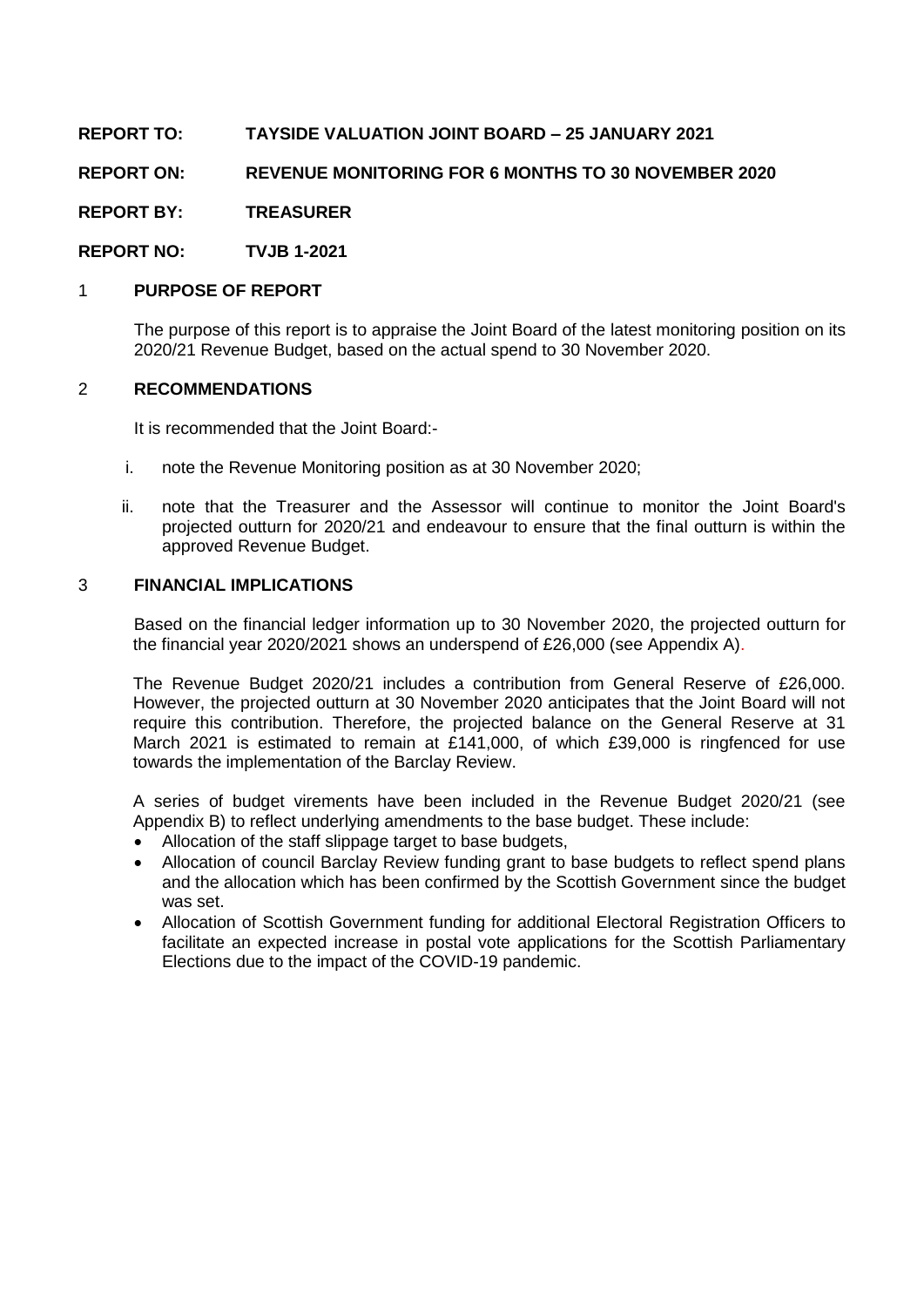#### • 4 **MAIN TEXT**

Reasons for Revenue Expenditure Variances:

The main reasons for the projected budget variances can be summarised as follows:-

£000

(5)

70

20

**\_\_\_\_\_ (26)**

# **STAFF COSTS**

An underspend of £76,000 is projected after taking cognisance of budget virement to reflect the staff cost slippage target and staff costs relating to the implementation of the Barclay Review. The staff savings have occurred through the impact of COVID 19 on both the ability of the Joint Board to progress with planned staff recruitment, and the ability of staff to attend inperson training courses and conferences. (76)

#### **PROPERTY COSTS**

Impact of COVID 19 pandemic resulting in reduction of cleaning services due to reduction in office utilisation; Annual Rates charges for year confirmed as being below budget

#### **SUPPLIES AND SERVICES**

Impact of COVID 19 pandemic resulting in increased Health & Safety and Maintenance costs to enable safe return to offices following COVID 19; increased Printing and Postage costs in relation to the annual canvas; and increased legal fees in relation to increased volume of Valuation Appeals due to COVID 19 pandemic. This is partly offset by decreased costs during the office closure in relation to Stationery and Other Supplies & Services

#### **TRANSPORT COSTS**

A significant decrease in Car Allowances is anticipated as a result of travel restrictions during COVID 19 Pandemic (35)

### **INCOME**

Reduction in Barclay Funding as a result of COVID-19 related staffing issues. Unlike the 2019/20 allocation, it is anticipated that the Scottish Government will redetermine the 2021/22 allocation based on 2020/21 underspends as a result of COVID 19 issues affecting Scottish councils and Joint Boards.

#### **Overall Projected Outcome**

Note

Figures contained within brackets are underspends or increases in income, figures without brackets indicate overspends or decreases in income.

# 5 **POLICY IMPLICATIONS**

This Report has been screened for any policy implications in respect of Sustainability, Strategic Environmental Assessment, Anti-Poverty, Equality Impact Assessment and Risk Management.

There are no major issues.

2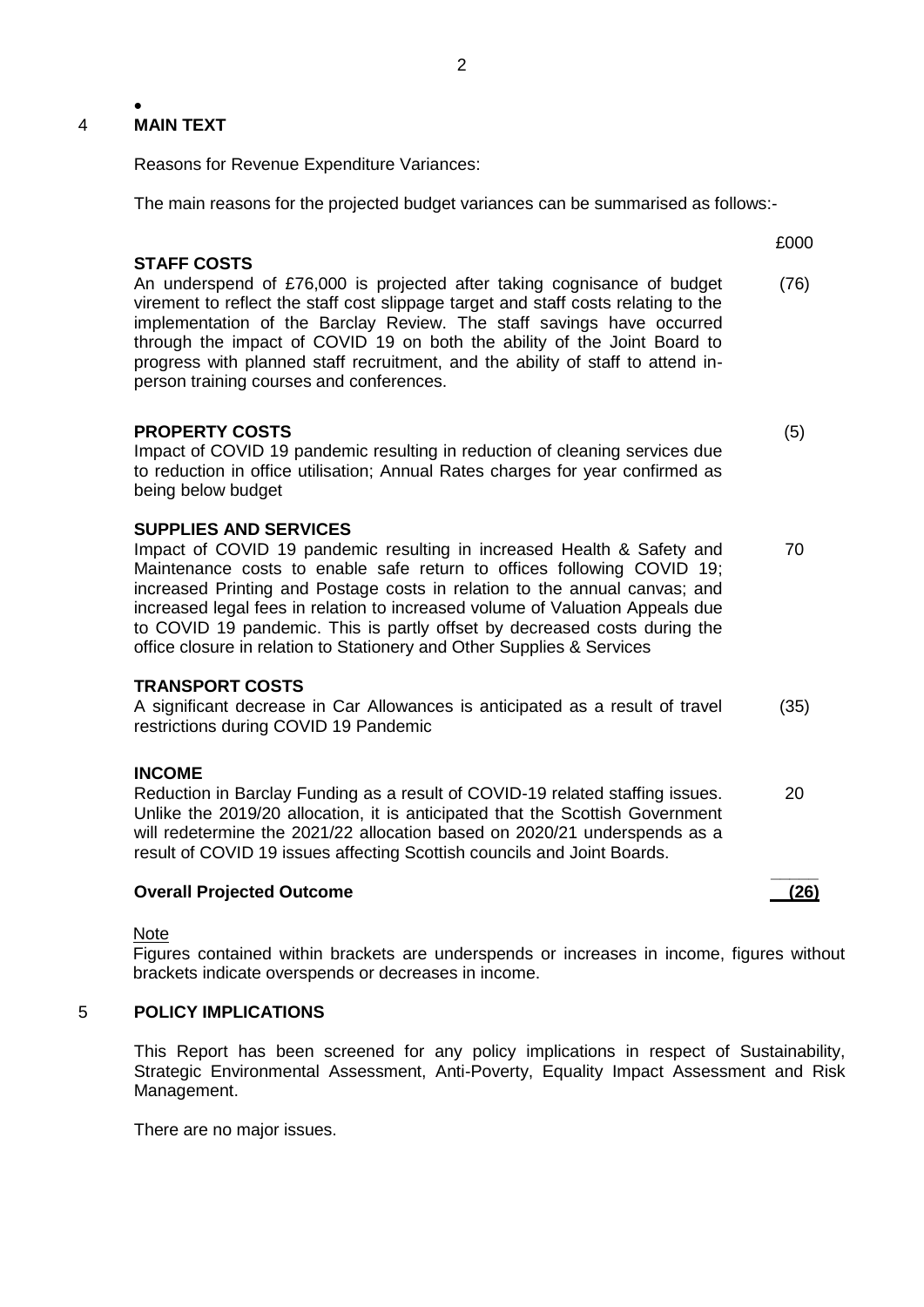# 6 **CONSULTATIONS**

The Assessor and Clerk to the Joint Board have been consulted on the content of this report.

# 7 **BACKGROUND PAPERS**

None

**GREGORY COLGAN 14 JANUARY 2021 TREASURER TAYSIDE VALUATION JOINT BOARD**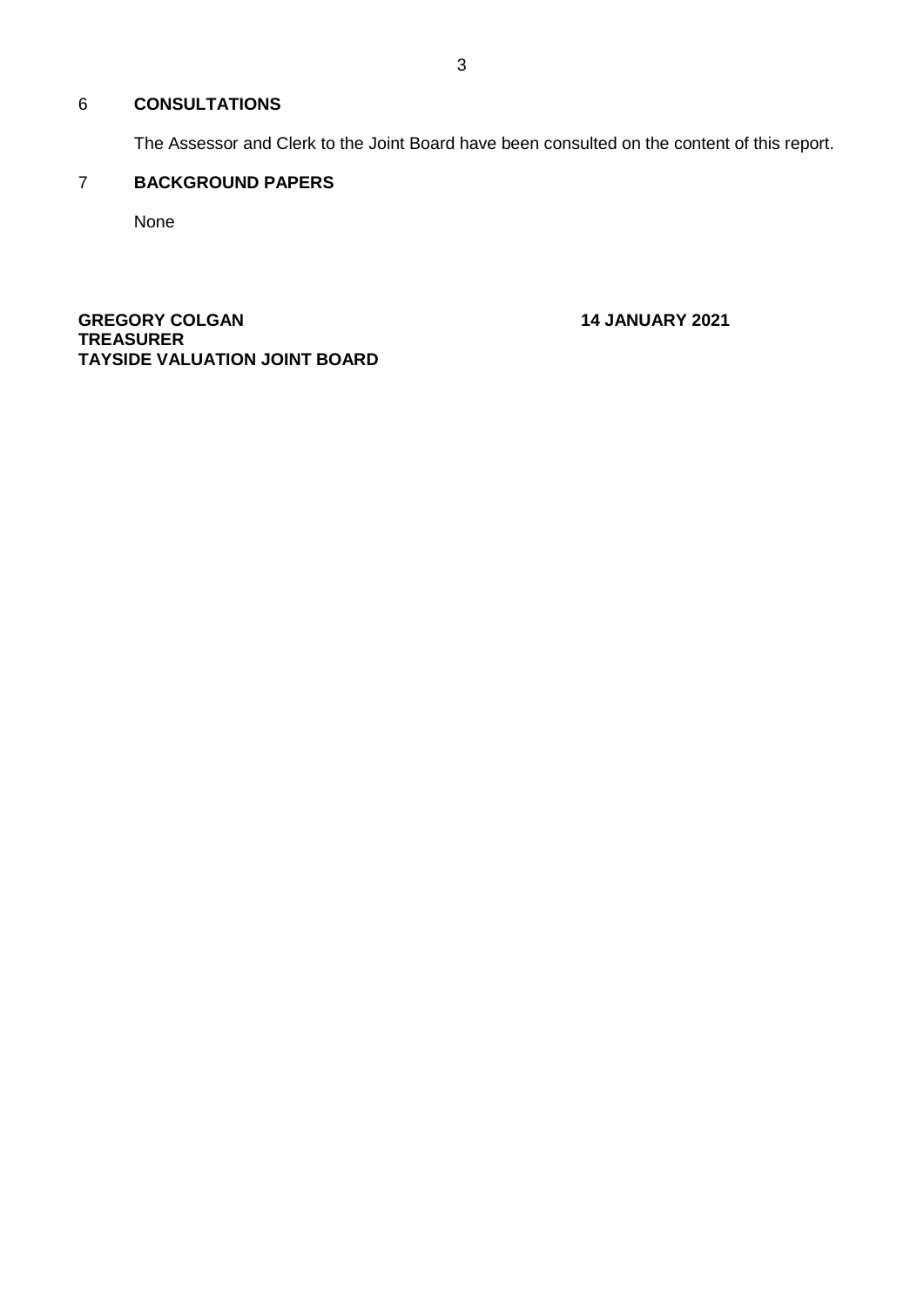#### **TAYSIDE VALUATION JOINT BOARD REVENUE MONITORING REPORT 8 MONTHS TO 30TH NOVEMBER 2020**

|                                                 |                          |                         |                                     | <b>Actual</b>       |                             |                  |  |  |
|-------------------------------------------------|--------------------------|-------------------------|-------------------------------------|---------------------|-----------------------------|------------------|--|--|
|                                                 | <b>Budget</b><br>2020/21 |                         | Virement Monitored<br><b>Budget</b> | as at<br>30/11/2020 | Projected<br><b>Outturn</b> | Variance         |  |  |
| <b>Staff Costs</b>                              | £000                     | £000                    | £000                                | £000                | £000                        | £000             |  |  |
| Gross Pay                                       | 2,114                    | 153                     | 2,267                               | 1,454               | 2,133                       | (134)            |  |  |
| Superannuation                                  | 352                      | 26                      | 378                                 | 244                 | 424                         | 46               |  |  |
| National Insurance                              | 213                      | 15                      | 228                                 | 143                 | 249                         | 21               |  |  |
| Overtime                                        | 5                        | 0                       | 5                                   | 0                   | 3                           | (2)              |  |  |
| Supp Supn Charge                                | 20                       | 0                       | 20                                  | 11                  | 20                          | $\pmb{0}$        |  |  |
| <b>Additional Electoral Registration Duties</b> | 27                       | (2)                     | 25                                  | 0                   | 25                          | $\mathbf 0$      |  |  |
|                                                 |                          |                         |                                     |                     |                             | $\boldsymbol{0}$ |  |  |
| Staff Cost Saving (2.5%)                        | (110)                    | 110                     | 0                                   | 0                   | 0                           |                  |  |  |
| Implementatin of Barclay Review                 | 329                      | (329)                   | 0                                   | 0                   | 0                           | $\mathbf 0$      |  |  |
| <b>Other Staff Costs</b>                        | 18                       | 13                      | 31                                  | 12                  | 24                          | (7)              |  |  |
|                                                 | 2,968                    | (14)                    | 2,954                               | 1,864               | 2,878                       | (76)             |  |  |
| <b>Property Costs</b>                           | 222                      | $\overline{0}$          | 222                                 | 130                 | $\overline{217}$            | (5)              |  |  |
|                                                 |                          |                         |                                     |                     |                             |                  |  |  |
| <b>Supplies and Services</b>                    | 323                      | 84                      | 407                                 | 255                 | 477                         | $\overline{70}$  |  |  |
| <b>Transport Costs</b>                          | $\overline{49}$          | $\overline{0}$          | 49                                  | 4                   | $\overline{14}$             | (35)             |  |  |
| <b>Third Party Payments</b>                     | 50                       | $\overline{0}$          | 50                                  | $\mathbf 0$         | $\overline{50}$             | $\overline{0}$   |  |  |
|                                                 |                          |                         |                                     |                     |                             |                  |  |  |
| <b>GROSS EXPENDITURE</b>                        | 3,612                    | 70                      | 3,682                               | 2,253               | 3,636                       | (46)             |  |  |
| <b>Income</b>                                   |                          |                         |                                     |                     |                             |                  |  |  |
| Requisitions                                    | 2,765                    | 0                       | 2,765                               | 1,615               | 2,765                       | 0                |  |  |
| <b>Additional Electoral Registration Duties</b> | 27                       | 0                       | 27                                  | 27                  | 27                          | 0                |  |  |
| <b>Electoral Registration</b>                   | 454                      | 0                       | 454                                 | 267                 | 454                         | 0                |  |  |
| <b>Council Barclay Funding</b>                  | 329                      | (33)                    | 296                                 | 296                 | 276                         | 20               |  |  |
| <b>Recoveries from Councils</b>                 | 0                        | 0                       | $\pmb{0}$                           | 0                   | 0                           | $\mathbf 0$      |  |  |
| Interest on Revenue Balances                    | $\overline{\mathbf{c}}$  | 0                       | $\overline{c}$                      | 0                   | 2                           | 0                |  |  |
| Individual Electoral Registration Grant         | 0                        | 103                     | 103                                 | 121                 | 103                         | 0                |  |  |
| Other                                           | 9                        | 0                       | 9                                   | 1                   | 9                           | 0                |  |  |
| <b>GROSS INCOME</b>                             | 3,586                    | 70                      | 3,656                               | 2,327               | 3,636                       | 20               |  |  |
|                                                 |                          |                         |                                     |                     |                             |                  |  |  |
| <b>NET EXPENDITURE</b>                          | 26                       | $\overline{\mathbf{0}}$ | 26                                  | (74)                | $\overline{\mathbf{0}}$     | (26)             |  |  |
|                                                 |                          |                         |                                     |                     |                             |                  |  |  |
|                                                 |                          |                         |                                     |                     | General                     | <b>Barclay</b>   |  |  |
|                                                 |                          |                         |                                     |                     | <b>Fund</b>                 | <b>Funding</b>   |  |  |
|                                                 |                          |                         |                                     |                     | £000                        | £000             |  |  |
| General Reserve at 1st April 2020               |                          |                         |                                     |                     | 102                         | 39               |  |  |
| Contribution to Revenue Budget 2020/21          |                          |                         |                                     |                     | 0                           | 0                |  |  |
| Projected General Reserve at 31st March 2021    |                          |                         |                                     |                     | 102                         | 39               |  |  |